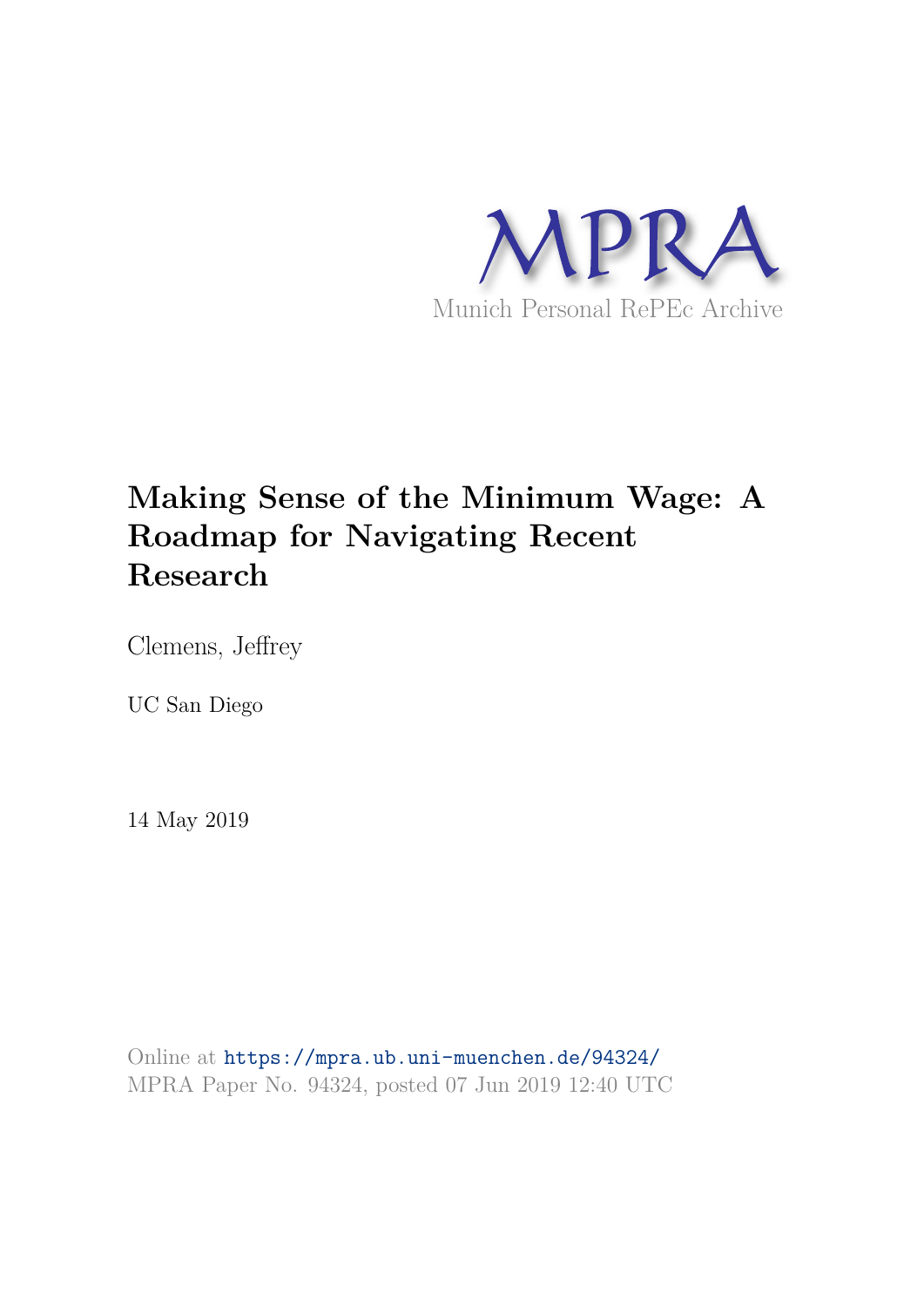# Policy Analysis

**May 14, 2019 | Number 867**

## **Making Sense of the Minimum Wage**

**A Roadmap for Navigating Recent Research**

**By Jeffrey Clemens**

#### EXECUTIVE SUMMARY

Ment for many he new conventional wisdom holds that a large increase in the minimum wage would be desirable policy. Advocates for this policy dismiss the traditional concern that such an increase would lower employment for many of the low-skilled workers that the increase is intended to help. Recent economic research, they claim, demonstrates that the disemployment effects of increasing minimum wages are small or nonexistent, while there are large social benefits to raising the wage floor.

This policy analysis discusses four ways in which the case for large minimum wage increases is either mistaken or overstated.

First, the new conventional wisdom misreads the totality of recent evidence for the negative effects of minimum wages. Several strands of research arrive regularly at the conclusion that high minimum wages reduce opportunities for disadvantaged individuals.

Second, the theoretical basis for minimum wage

advocates' claims is far more limited than they seem to realize. Advocates offer rationales for why current wage rates might be suppressed relative to their competitive market values. These arguments are reasonable to a point, but they are a weak basis for making claims about the effects of large minimum wage increases.

Third, economists' empirical methods have blind spots. Notably, firms' responses to minimum wage changes can occur in nuanced ways. I discuss why economists' methods will predictably fail to capture firms' responses in their totality.

Finally, the details of employees' schedules, perks, fringe benefits, and the organization of the workplace are central to firms' management of both their costs and productivity. Yet data on many aspects of workers' relationships with their employers are incomplete, if not entirely lacking. Consequently, empirical evidence will tend to understate the minimum wage's negative effects and overstate its benefits.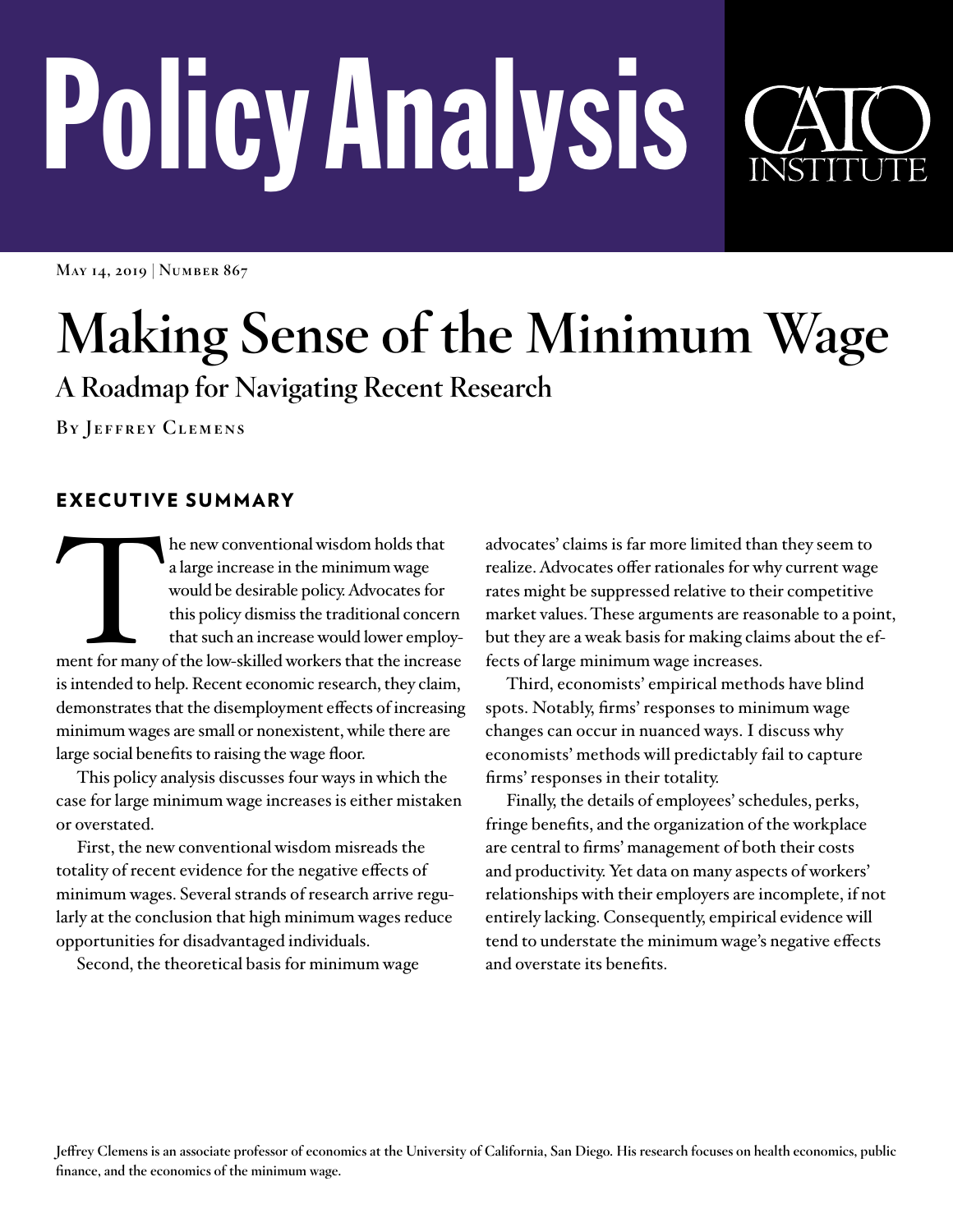**" Though proponents of a higher wage can cite many papers to support their view, their reading of recent research is**  incomplete.  $\rightarrow$ 

**2**

#### INTRODUCTION

For decades, debates over the minimum wage have been tense among advocates, policy makers, and professional researchers alike. While professional economists were once broadly skeptical of the benefits of a minimum wage, that consensus has eroded.

Shifts in the views of media, advocates, policymakers, and researchers each have their own story. A striking example comes from the *New York Times*. In 1987, the *Times* editorialized that "The Right Minimum Wage" is \$0.<sup>1</sup> But in 2015, it opined that "fifteen dollars, phased in gradually . . . would be adequate and feasible."<sup>2</sup> Even more recently, it claimed that

a living wage is an antidepressant. It is a sleep aid. A diet. A stress reliever. It is a contraceptive, preventing teenage pregnancy. It prevents premature death. It shields children from neglect.<sup>3</sup>

In the eyes of the *Times*, the minimum wage has taken a 30-year journey from zero to hero. There is no ill, it seems, that a higher minimum wage cannot alleviate, if not outright cure.

Following decades of moderate minimum wage changes, select cities and states have recently passed substantial increases. In Seattle, San Francisco, and New York City, the minimum wage has already reached the milestone of \$15. Recent laws passed by California, Illinois, Maryland, Massachusetts, New Jersey, and New York call for statewide increases to \$15 in the coming years. Early in February of 2019, the U.S. House Committee on Education and Labor held a hearing to advance the agenda to take a \$15 wage floor nationwide.<sup>4</sup>

An erosion of the consensus among academic economists predates this lurch in public policy. Cracks in this consensus emerged in earnest when David Card and Alan Krueger wrote their book *Myth and Measurement: The New Economics of the Minimum Wage*  in the 1990s.<sup>5</sup> Even so, a 2005 survey found that only 17 percent of economists favored increasing the federal minimum wage from the then floor of \$5.15 per hour to  $$6.15.^{6} \text{ A}$ 

more recent wave of research has coincided with a broader shift among academic economists. In 2013, nearly half the respondents to a survey by the University of Chicago agreed that a \$9 federal minimum wage would be "desirable policy."<sup>7</sup> In 2015, only 26 percent of economists in a subsequent University of Chicago survey worried that a \$15 minimum wage would significantly reduce employment for low-wage workers.<sup>8</sup>

Proponents of high minimum wages argue that their position is supported by the best evidence, giving them the scientific high ground. But does the research really justify this confidence and the accompanying shift in the conventional wisdom? Though proponents of a higher wage can cite many papers to support their view, their reading of recent research is incomplete. The research these proponents ignore has many strengths, including transparent research methods, analyses of high-quality data, and a truly randomized experiment. In contrast to the research emphasized by advocates, the broader body of work regularly finds that increases in minimum wages cause job losses for individuals with low skill levels.

Another problem with advocates' calls for a much higher minimum wage is that the theoretical basis for their claims is far more limited than they seem to realize. Advocates offer rationales for why wage rates might be suppressed relative to competitive market values. These arguments are reasonable to a point, but they are a weak basis for making claims about the effects of large minimum wage increases.

Third, economists' empirical methods have blind spots. Notably, firms' responses to minimum wage changes can occur with nuanced dynamics. I discuss why economists' methods will predictably fail to capture such dynamics in their totality.

Finally, the details of employees' schedules, perks, fringe benefits, and the organization of the workplace are central to firms' management of both their costs and productivity. Yet data on many dimensions of workers' relationships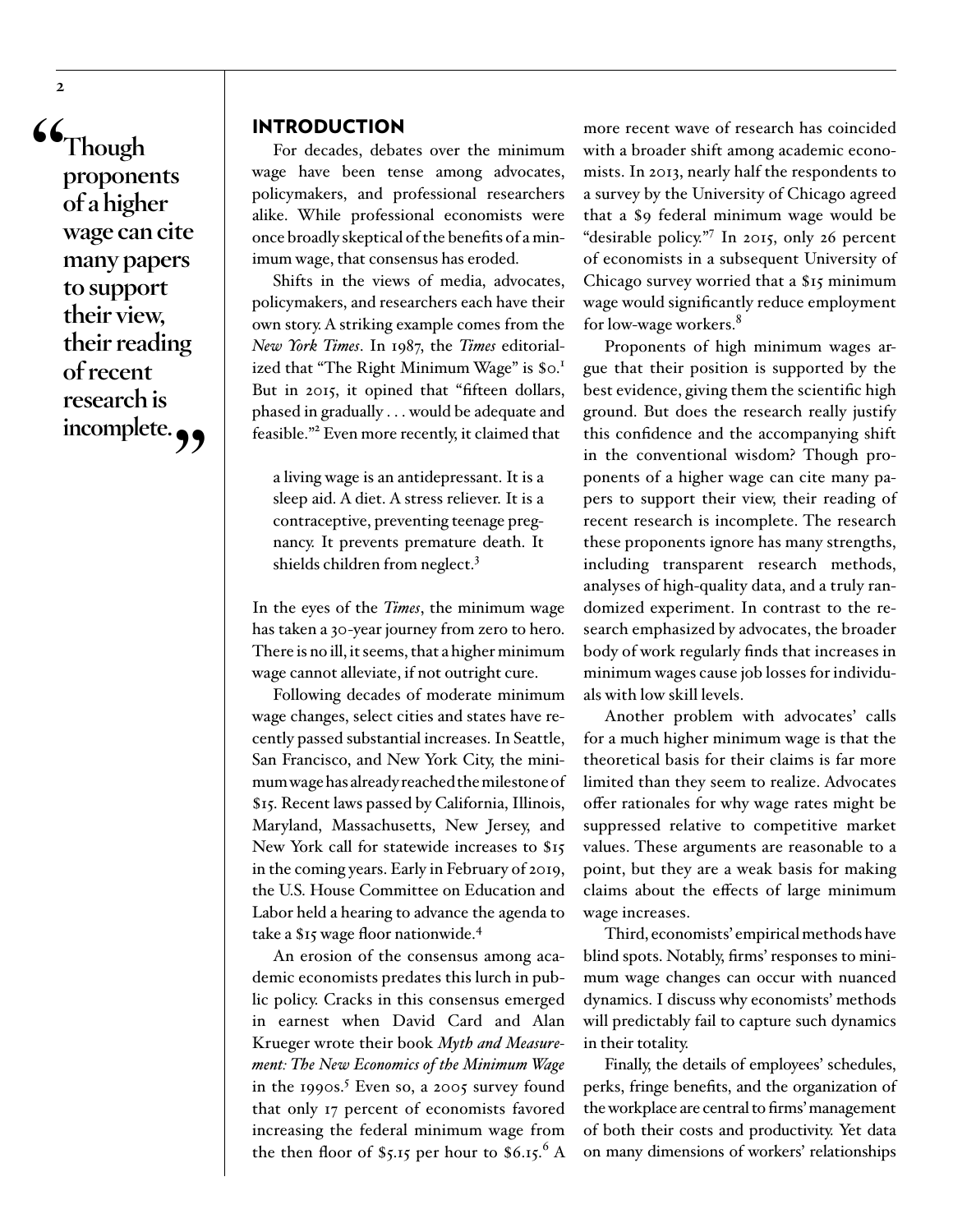with their employers are incomplete, if not entirely lacking. Consequently, empirical evidence tends to understate the minimum wage's negative effects and overstate its benefits.

#### WHAT CAN WE CONCLUDE FROM RECENT RESEARCH?

Media coverage of minimum wage changes provides a window into the minimum wage research landscape. Changes in states' minimum wage rates bring news stories on the wage gains workers will receive and the number of workers who are ostensibly poised to receive them. As reported on December 27, 2018, in a headline from *USA Today*, "From California to New York, States Are Raising Minimum Wages in 2019 for 17 Million Workers."<sup>9</sup> The article does not consider that some of those workers may lose employment under the higher wage. It does not mention how employers might offset the minimum wage's effects on their costs or how such changes might affect workers' lives.

Where do the authors of such articles turn for their facts? The *USA Today* article draws on calculations by the National Employment Law Project (NELP). Similar articles from CBS, NPR, and other news outlets draw on calculations from the Economic Policy Institute (EPI).10 In turn, these organizations cite academic research to support their views.

Minimum wage analyses from NELP and EPI draw on research papers that have challenged the traditional view that minimum wage increases reduce employment. Key research in this vein includes a 2010 paper by Arindrajit Dube, T. William Lester, and Michael Reich; $^{II}$  a 2011 paper by Sylvia Allegretto, Dube, and Reich;<sup>12</sup> a 2017 paper by Allegretto, Dube, Reich, and Ben Zipperer;<sup>13</sup> and a 2019 paper by Doruk Cengiz, Dube, Attila Lindner, and Zipperer.<sup>14</sup> Each of those papers analyzes a large set of minimum wage changes enacted by U.S. states or the federal government that spans several decades. In every case, the authors conclude that there is no evidence to support the view that minimum wage increases cause job losses. In a recent

piece of congressional testimony, Reich used this research to argue that minimum wage increases up to \$15 have "no negative employment effects."<sup>15</sup>

In addition to influencing policy discussions, the papers previously referenced have been influential within the professional research community. Importantly, these studies are not extreme outliers. A 2016 analysis by Paul Wolfson and Dale Belman found that the estimated effects of minimum wage increases on employment have been, on average, quite small in recent studies.<sup>16</sup>

At the same time, a great deal of recent research finds that minimum wage increases cause job losses among low-skilled population groups. In the remainder of this section, I discuss four strands of research that fit this description. In the first, a number of papers use the same data to study the same minimum wage changes as the papers referenced previously, but arrive at different conclusions. The second strand of research analyzes more compactly defined episodes of minimum wage increases within the recent experience of U.S. cities and states. A third strand analyzes minimum wage changes using high-quality administrative data from Europe. Finally, I discuss a paper that analyzes a truly randomized experiment involving the imposition of minimum wages in an online labor market.

#### **Research on the Long History of U.S. Minimum Wage Changes**

The research most often discussed by U.S. media analyzes over three decades of U.S. state and federal minimum wage changes. In what follows, I focus on the substantive issues at stake in the debate within this strand of research. Readers interested in references to key entries in this debate can find a roadmap in the endnotes.<sup>17</sup>

Researchers estimate the effects of minimum wage changes by making comparisons between states that increased their minimum wages and states that did not. The goal is to infer whether an increase in minimum wages led to the number of jobs changing differently **" A great deal of recent research finds that minimum wage increases cause job losses among low-skilled population**  groups.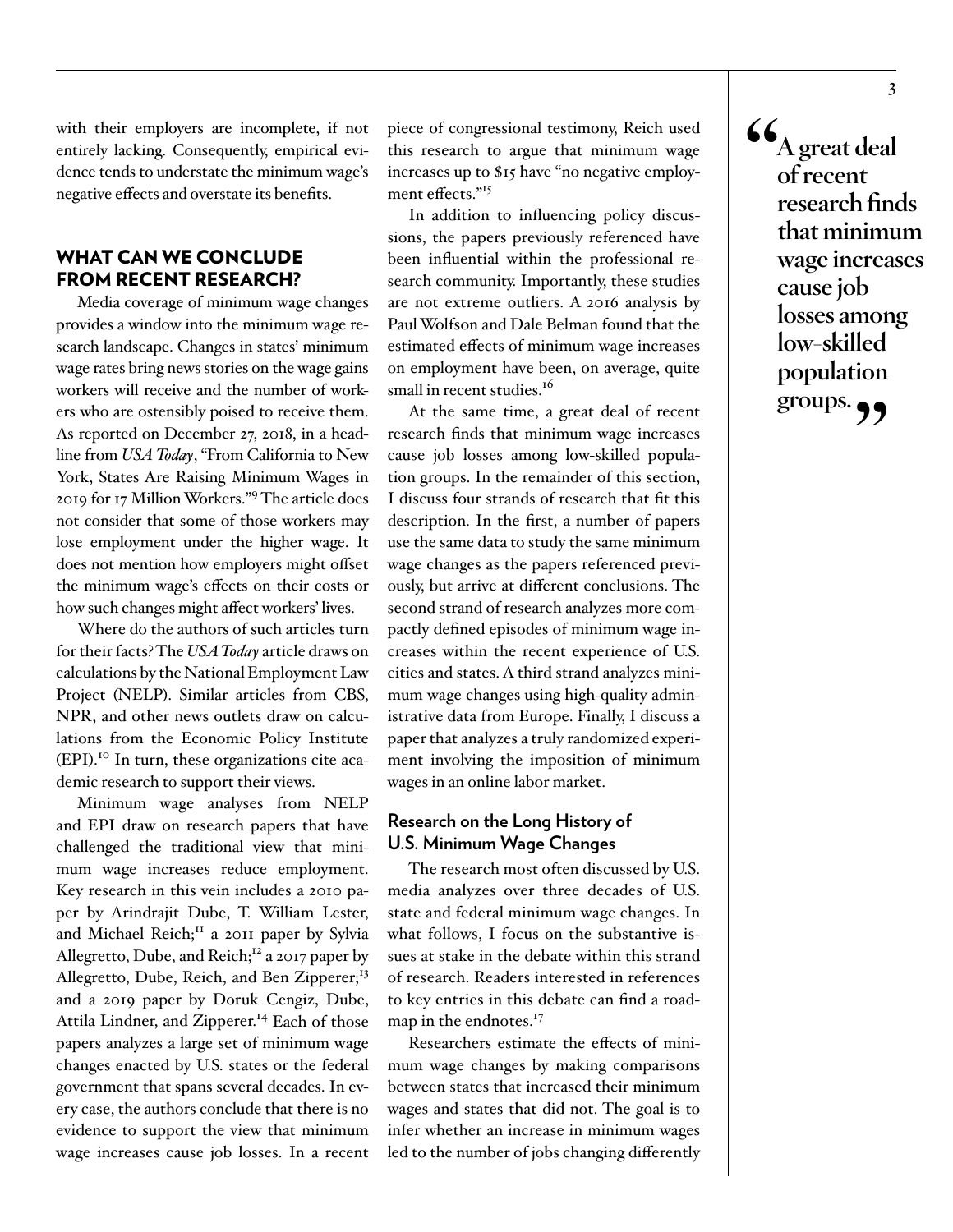$66,$ <br> $\frac{1}{1}$ **The debate is difficult to evaluate because key differences between competing studies are opaque."**

**4**

than it otherwise would have. The key question for evaluating the quality of these analyses is whether the states being compared are "good counterfactuals." That is, do the states being compared reliably allow us to infer how employment would have changed if states had not increased their minimum wages? Debates between researchers are in large part debates over which approaches to selecting comparisons generate "good counterfactuals" and hence "unbiased estimates."

In their 2008 book *Minimum Wages*, David Neumark and William Wascher summarized existing research as being broadly supportive of the view that minimum wages adversely affect low-skilled workers.<sup>18</sup> Card and Krueger's work notwithstanding, Neumark and Wascher argued that the weight of the evidence implied that minimum wage increases reduce employment. In their own empirical research, Neumark and Wascher have relied on the broadest possible set of comparisons between states that increased minimum wages and states that did not. In contrast, papers finding that minimum wage changes have no effect on employment typically rely on subsets of the available comparisons. Because their comparisons are less selected, Neumark and Wascher's analyses are less prone to charges of data mining. This makes their approach the natural default unless there is a compelling case that their method would result in systematically biased estimates. Critics of their research argue that such biases do exist and are so severe that Neumark and Wascher's estimates are not "credible."

The claim that a scholarly work lacks credibility is a strong one, but does the strength of the evidence match the strength of the claim? The answer is no, because there is remarkably little fire behind the smoke. To date, direct evidence for the strengths and weaknesses of alternative research methods is in surprisingly short supply. In their own terminology, the biases alleged by Dube, Lester, and Reich are "unobserved." That is, their argument is not built on evidence of specific economic forces that, in their telling, give rise to systematic

biases. If anything, states appear to enact minimum wage increases when their labor markets are expanding more rapidly than the labor markets in other states. This will tend to bias analyses toward finding that minimum wage increases have a positive effect on employment, which is the opposite of what Neumark and Wascher's critics allege.

As Neumark observes in a 2018 review of recent research, papers using a variety of best-practice methodologies have concluded that minimum wage increases reduce employment.19 Indeed, several recent papers use methods that are designed to account for precisely the kind of unobserved forces that Dube, Lester, and Reich claim bias traditional minimum wage research. Two examples that analyze roughly the same history of U.S. minimum wage changes include a 2017 paper by David Powell and a 2012 paper by Yusuf Baskaya and Yona Rubinstein.<sup>20</sup> Both papers estimate substantial negative effects of minimum wage increases on teen employment, echoing the traditional research finding.

In summary, the segment of the minimum wage literature that simultaneously analyzes three decades of minimum wage changes remains contentious. Relative to Neumark and Wascher's early estimation frameworks, some methodologies for accounting for nuanced biases yield smaller estimates, while others yield larger estimates. Because direct evidence in favor of one approach and against others is in short supply, strong conclusions based on this strand of research alone are unwarranted.

#### **Research on Recent U.S. Minimum Wage Changes**

The debate described above is difficult to evaluate because key differences between competing studies are opaque. The studies in question attempt to analyze hundreds of distinct events simultaneously. An advantage of this approach is that it may provide evidence for the average effect of minimum wage increases across a broad range of settings. But when estimates are in dispute, a drawback of such an analysis is that it becomes difficult to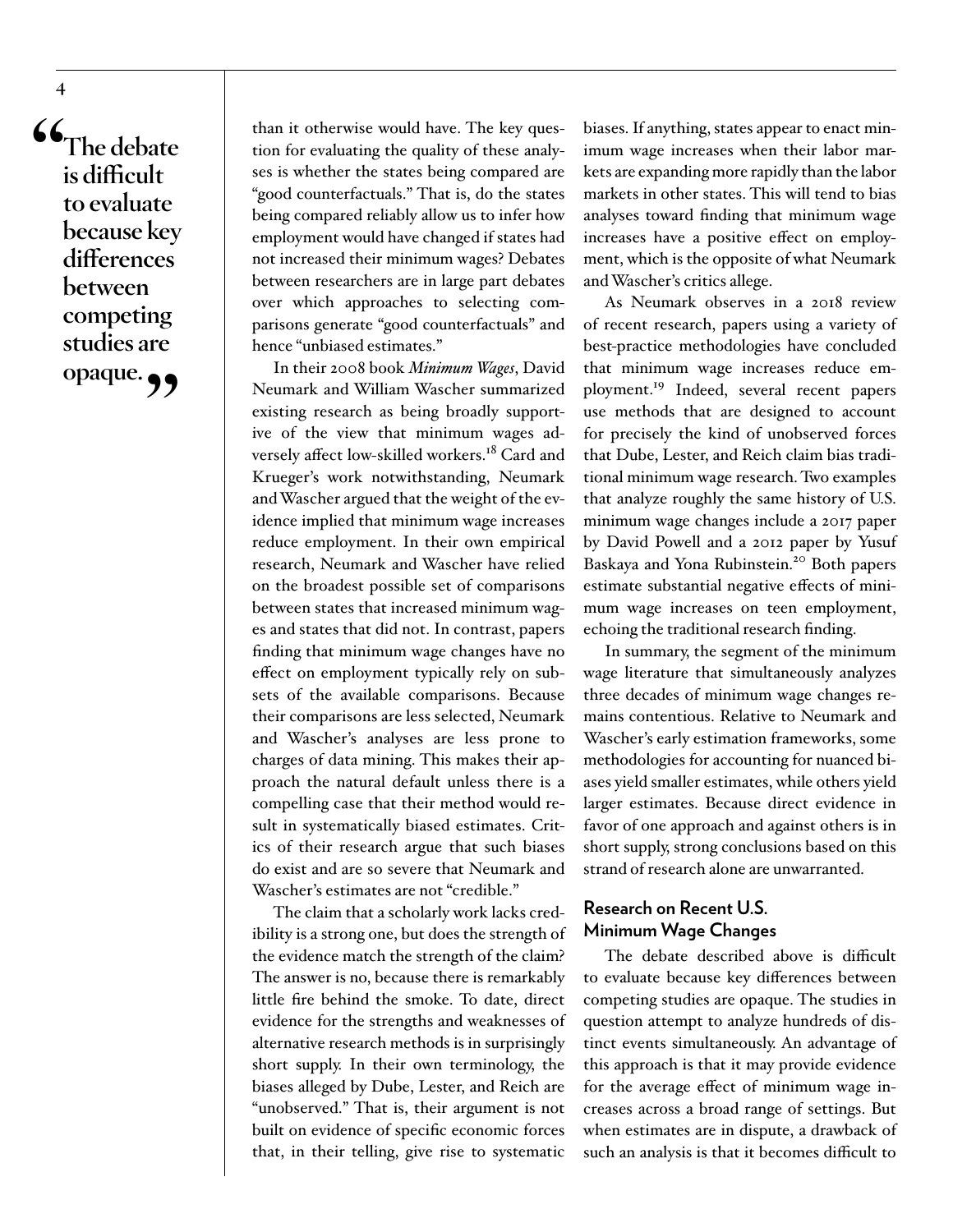determine why competing studies of the same events arrive at different conclusions.

A number of recent studies take an alternative approach: they analyze compact historical episodes in isolation. The key benefit of this approach is that differences between studies can be transparently debated with reference to the events surrounding a single historical episode. Transparency of this sort is crucial for evaluating competing studies. For this reason, the approach of focusing on compact historical episodes is standard practice in other areas of economic research, including analyses of major health and tax policy reforms.

My own work on the minimum wage has separately considered two distinct historical episodes. In a recently published work, Michael Wither and I estimate the effects of the federal minimum wage changes enacted during the Great Recession.<sup>21</sup> The 2007-2009 federal increases had greater effects in some states than others, depending on the initial level of a state's minimum wage. We use data that follow individuals over time, which allows us to separate minimum wage workers from workers with moderately higher skills. We find that employment among minimum wage workers declined far more in states that were "fully bound" by the federal minimum wage changes than in states that were not. Notably, employment among moderately higher-skilled individuals does not exhibit this pattern; changes in the employment of these workers were comparable between the two groups of states. This bolsters the case that our analysis is not biased by differences in the severity of states' underlying recessions. Indeed, housing market indicators reveal that our estimates are more likely to be biased toward finding positive effects of minimum wage increases than negative effects. We estimate that the federal minimum wage increases enacted during the Great Recession reduced employment among low-skilled individuals by hundreds of thousands of jobs.

Like other minimum wage research that has drawn public attention, our work has its detractors. Zipperer replicated the findings Wither and I reported in an earlier version of our paper, but he contested our interpretation and conclusions.<sup>22</sup> Wither and I responded to Zipperer's critiques with a series of additional analyses.<sup>23</sup> We leave interested readers to digest the details of this debate by reading the studies themselves.

A number of papers have analyzed state and local minimum wage changes enacted in recent years. In a widely discussed study by researchers at the University of Washington, administrative records from Washington State's unemployment insurance system were used to analyze the effects of a recent series of increases in Seattle's minimum wage.<sup>24</sup> The research team found evidence that hours worked by low-wage employees declined substantially in the wake of the series of increases. Indeed, the decrease for all these workers together was so large that their overall earnings declined slightly. Subsequent work by the Seattle team found evidence that employment fell only a little, if at all, for workers with prior experience in low-wage jobs.<sup>25</sup> This suggests that employment declined primarily because of reductions in hiring rather than increases in firing.

At this point, readers may be unsurprised to learn that the conclusions of the Seattle minimum wage study are in dispute. Most notably, the study's initial findings were contested in a memo from Reich to the office of Seattle mayor Ed Murray.<sup>26</sup> This memo was complemented by critical analyses by Zipperer and John Schmitt, which were disseminated through the EPI.27 In revisions to their analyses, the Seattle team has responded to several of the initial criticisms leveled against their work. Although they have only modestly revised their original conclusions, it is unclear what economists' final verdict on this episode will be.

Many U.S. states have enacted substantial minimum wage changes in recent years. The early phases of these changes have been analyzed in a 2017 paper by Radha Gopalan, Barton Hamilton, Ankit Kalda, and David Sovich.<sup>28</sup> These authors analyze administrative employment records from Equifax, which allow them to track roughly one million hourly wage workers. Using data from 2011 through **" The University of Washington research team found evidence that hours worked by low-wage employees declined substantially in the wake of the series of minimum wage**  increases.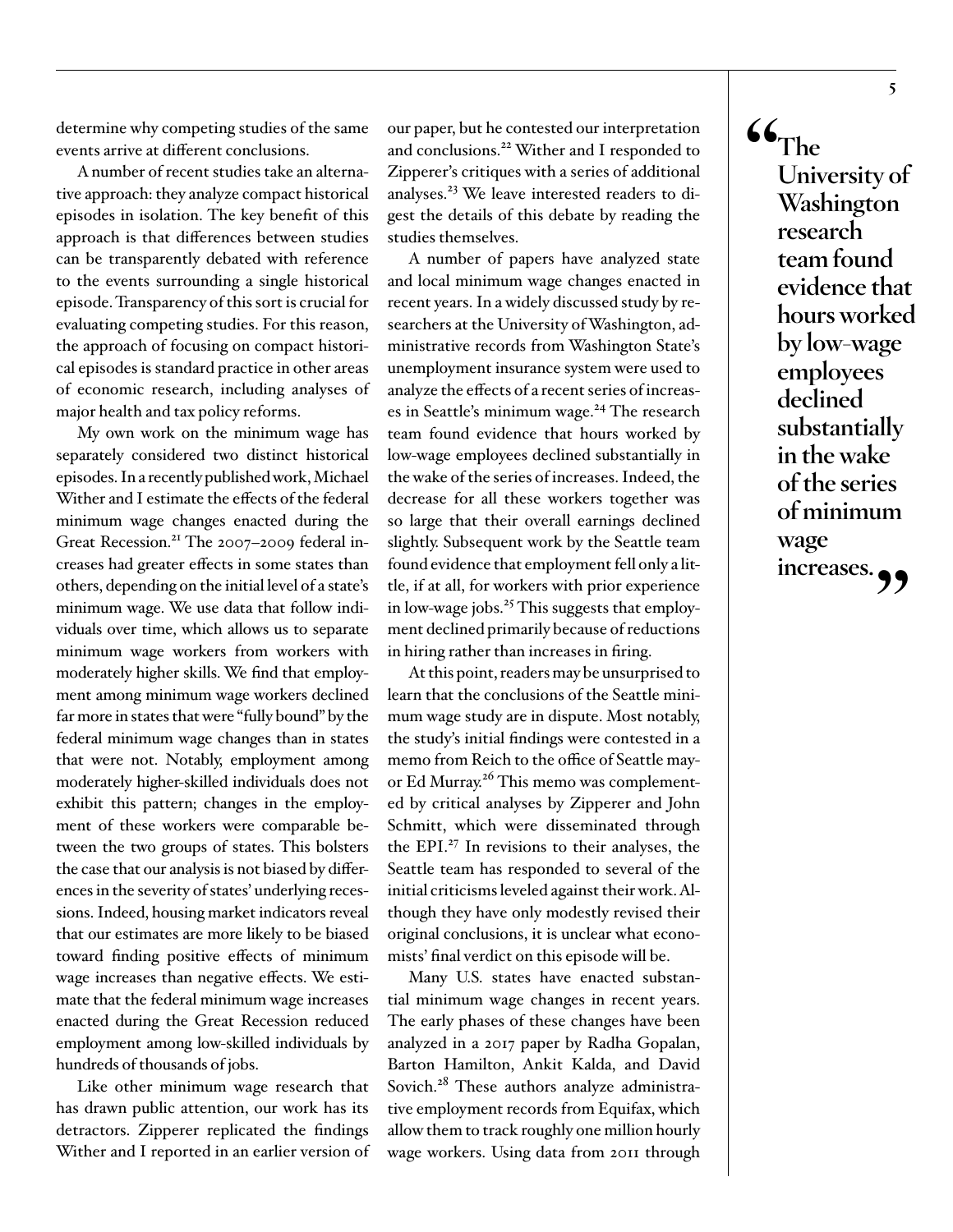**" The largest of states' minimum wage increases are negatively associated with employment among those in low-skilled**  groups.

2015, they find that establishments that employ low-wage workers reduced employment following minimum wage increases. This occurred through reductions in hiring rather than layoffs of existing low-wage workers, which is consistent with the findings of the Seattle minimum wage study.

In additional research, Michael Strain and I are analyzing recent minimum wage changes using precommitted research designs.<sup>29</sup> That is, to avoid the pitfalls of data mining, we are reporting the results of analyses to which we committed after analyzing data that extended through 2015. Thus far, our estimates suggest that the effects of recent minimum wage changes have been highly varied. The largest of states' minimum wage increases are negatively associated with employment among those in low-skilled groups. Further, the employment declines associated with large minimum wage changes have grown in magnitude as we have incorporated data from 2016, 2017, and 2018 into our analyses. In contrast, small changes have had modest and possibly positive relationships with employment.

Recent evidence points to important roles for subtle yet conventional labor market forces. That is, the evidence suggests that the dynamics of labor demand are crucial for understanding the minimum wage's effects. During the Great Recession, for example, a combination of low demand and substantial churn may have set the stage for the relatively sharp effects of the 2007–2009 federal minimum wage increases on employment. In contrast, it may be the case that only large minimum wage changes have large enough effects on firms' costs to alter their hiring during an economic expansion. When labor markets are tight, firms may effectively ignore small minimum wage increases, enabling such increases to have their intended effects on wages.

#### **Research from European Contexts**

A number of recent papers have analyzed minimum wage changes using high-quality administrative data from European countries. Recent country-specific analyses examine

Denmark, Greece, Hungary, the Netherlands, Sweden, and Germany. While estimates vary substantially among these analyses, each case provides evidence that firms respond in traditional ways to increases in labor costs.

Claus Kreiner, Daniel Reck, and Peer Skov use Danish administrative data from 2012 to 2015 to analyze the employment effects of an age-specific increase in the minimum wage.<sup>30</sup> They find that the higher wage floor applicable to 18-year-olds substantially reduces their employment compared to 17-year-olds, for whom the wage floor is much lower. The employment drop is large enough to ensure that the total earnings of 18-year-olds are no greater than the total earnings of 17-year-olds, despite their higher wage floor.

Constantine Yannelis uses administrative employment records to analyze reductions in Greece's minimum wage rates.<sup>31</sup> The minimum wage changes he analyzes were implemented in 2012 in accordance with International Monetary Fund bailout terms. These wage reductions were disproportionately large for young workers relative to older workers. Yannelis finds that these changes led firms to significantly increase their employment of young workers relative to older workers.

Peter Harasztosi and Attila Lindner analyze a large national minimum wage increase enacted by Hungary.<sup>32</sup> They use firms' administrative tax filings to classify the extent to which each firm was affected and to track changes in firms' employment over time. Harasztosi and Lindner conclude that roughly 1 in 10 workers affected by Hungary's dramatic minimum wage increase lost employment. Because the wage increase was quite large, the wage bills of strongly affected firms increased substantially. In this setting, the authors find that the bulk of the minimum wage increase's costs were borne by consumers through increases in prices.

Jan Kabatek looks at the Netherlands.<sup>33</sup> Like Denmark, this is a case of minimum wage rates that rise significantly with age. Using data that track individuals over time, Kabatek concludes that workers become substantially more likely to lose their jobs in the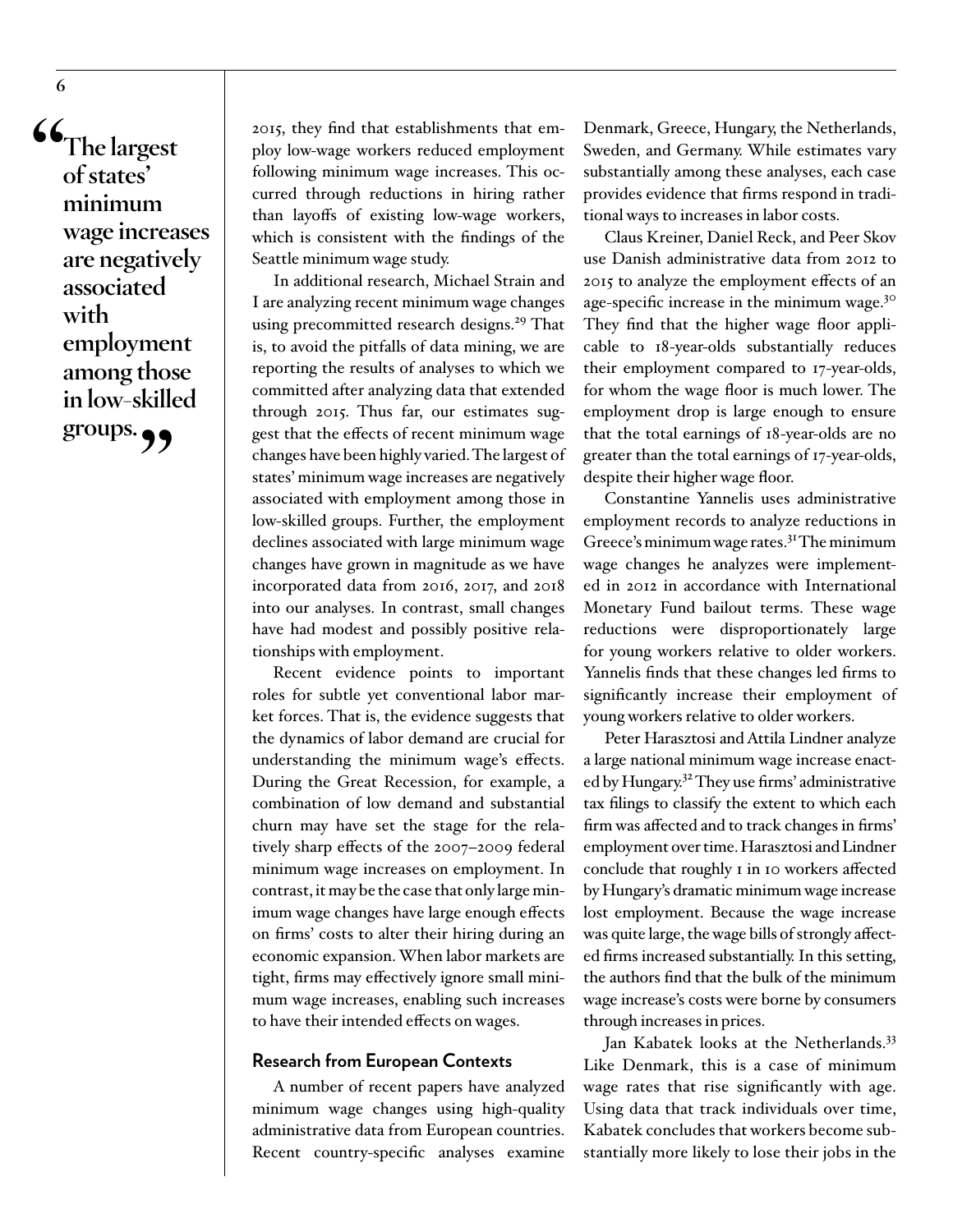two months prior to birthdays on which their minimum wage rises. He finds that these individuals gradually return to employment over subsequent months.

Emmanuel Saez, Benjamin Schoefer, and David Seim analyze Swedish payroll tax reductions implemented between 2007 and 2009.<sup>34</sup> These tax changes were meant to reduce the cost of young workers to firms. From the perspective of firms, the tax changes were economically similar to a reduction in negotiated wage rates. Using Swedish administrative records, which are renowned for their high quality, the authors found that these tax changes led to substantial increases in the employment of younger workers relative to older workers.

Finally, Marco Caliendo, Carsten Schröder, and Linda Wittbrodt summarize research, including their own work with Alexandra Fedorets and Malte Preuss, on the 2015 introduction of Germany's statutory minimum wage.<sup>35</sup> The German experience was novel because it involved a shift from collectively bargained wages to a statutory minimum wage floor, as opposed to an increase in an existing minimum wage. These authors conclude that the introduction of the minimum wage caused a small reduction in the number of low-wage jobs. Consistent with work on recent U.S. minimum wage changes, employment declines have come primarily through reductions in hiring rather than increases in firing. Among those individuals with jobs, reductions in hours were large enough to ensure that the monthly incomes of low-wage workers changed little.

#### **An Actual Experiment**

A final piece of research that deserves emphasis is a 2018 paper by John Horton.<sup>36</sup> He analyzes an online labor market in which firms contract with workers for tasks including programming, data entry, and graphic design. In contrast with the papers discussed thus far, Horton identified an opportunity to deploy a randomized controlled trial to study the effects of minimum wage increases. As the designer of the study, he could impose

differences in firms' minimum wage requirements through random assignment. He finds that firms make significant shifts in the workers they employ when they are required to pay higher wages. In other words, they shift away from workers who are the least skilled and toward workers who demonstrate higher productivity on past jobs. High minimum wage rates thus reduce the employment opportunities of workers who are less productive.

#### DOES THE EVIDENCE JUSTIFY THE SHIFT IN THE TRADITIONAL CONSENSUS?

Why has the consensus on minimum wages shifted? This is a difficult question, and any answer is necessarily speculative. In this section I discuss several issues that arguably are underappreciated by the new conventional wisdom.

#### **Mistake 1: An Incomplete Reading of the Recent Research**

The new conventional wisdom has to an unwarranted degree focused on the debate over the long history of minimum wage changes in the United States—that is, it has focused on the research discussed at the beginning of the previous section of this paper. It has focused less on other lines of research. In particular, it has focused less on recent research from European contexts, including Denmark, Germany, Greece, Hungary, the Netherlands, and Sweden, as well as on research that transparently analyzes compact historical episodes in the U.S. experience.

The emphasis of the new conventional wisdom is unfortunate because other lines of research have desirable features. In research on the effects of taxes, unemployment benefits, and other public policy initiatives, three attributes of studies have, with good reason, emerged as attributes toward which researchers strive. The first is a preference for data from individual-level administrative records over both aggregate data and survey data. The second is a preference for running experiments whenever possible. The third is an emphasis on

 $\frac{66}{1}$ **In Horton's randomized experiment, high minimum wage rates reduce the employment opportunities of workers who are less**  productive.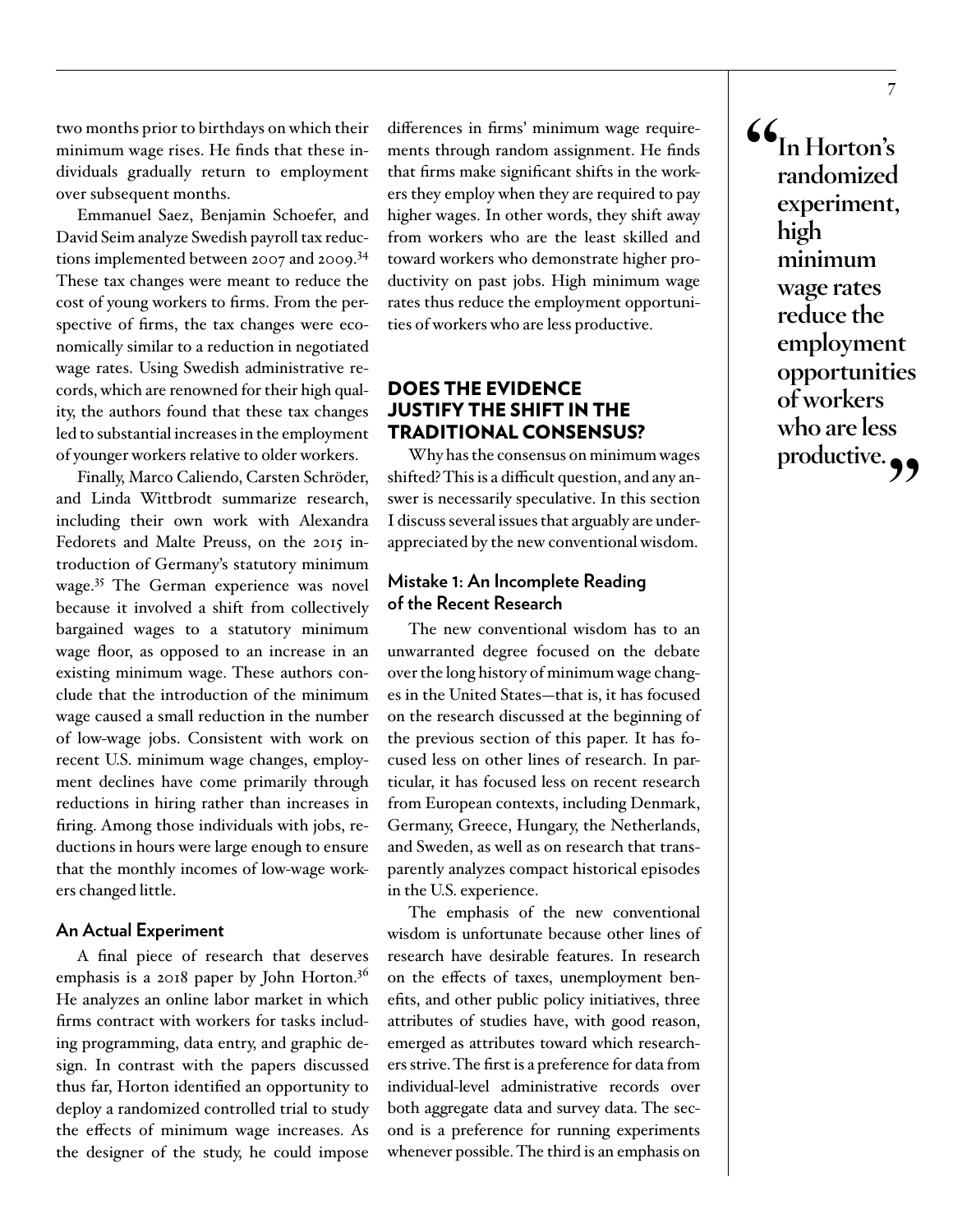$\frac{66}{1}$ **Both data and intuition suggest that employers wield only modest market power over low-skilled**  workers.<sub>??</sub>

implementing transparent research methods.

The research that forms the basis of the new conventional wisdom tends to lack all three of these attributes. Even when these studies' methods appear transparent and intuitive, opaque choices tend to determine both the sets of events that are studied and the comparisons underlying the estimates. In contrast, the research with which many audiences are less familiar includes truly randomized experiments and makes regular use of transparent methods and individual-level administrative records.

#### **Mistake 2: Shortcomings in the Application of Economic Thinking**

In addition to taking a narrow view of the recent literature, the shifting consensus on the minimum wage has roots in several shortcomings in the application of basic economic ideas to real-world markets. The first involves discussions of labor market imperfections. The second involves the fact that there is more to a job than its wage. The third involves the time horizons over which firms can respond to changes in policy.

CONCEPTIONS OF PERFECT COMPETITION VS. IMPERFECT COMPETITION. In economic theory, the minimum wage's effects depend on how wages are set within labor markets. If a market is perfectly competitive, then pay aligns perfectly with a worker's productivity. Under perfect competition, a binding minimum wage is by definition a wage that exceeds some workers' productivity. In this framework, a binding minimum wage will inevitably cause some workers to be laid off by firms.

Contrast that with models of markets with imperfect competition. The key feature of these models is that market wages are suppressed relative to their perfectly competitive levels—that is, workers are paid less than the value of what they produce. Consequently, in these models it is possible for a minimum wage increase to improve workers' earnings without excluding them from employment. Firms are willing to pay a minimum wage that exceeds what they would otherwise have paid as long as

that wage does not exceed a given worker's productivity. In discussions of such models, "monopsony" and "frictions" are the jargon with which readers may be increasingly familiar.

The first chapter of Alan Manning's influential 2003 book *Monopsony in Motion* begins with the following thought experiment: What happens if an employer cuts the wage they pay their workers by one cent?37 Because a penny is very small, the answer to this question is nothing. From this thought experiment, Manning concludes that "it is monopsony, not perfect competition, that is the best simple model to describe the decision problem facing an individual employer."<sup>38</sup> This shift in framing is of great consequence. The textbook monopsony model is one in which a modest minimum wage can actually *increase* employment among low-skilled workers. It is a model in which the minimum wage can be used to combat inefficiencies linked to employer market power.

But the transition from the one-penny thought experiment to a monopsony-centric view of the labor market merits scrutiny. A model's importance stems from the power of its broad predictive and explanatory content, not from an illusory to-the-penny precision. Whether a competitive or monopsony-centric model is more useful depends on key details of both the labor market and the policy changes one is attempting to understand.

The practical implications of Manning's thought experiment hinge on the size of the frictions that give firms market power. Workers do not leave their employers over pennies; it costs more than pennies to find a new job. It is the cost of finding a new job that determines the power held by a worker's employer to set wages.

Both data and intuition suggest that employers wield only modest market power over low-skilled workers. One need only enter a mall, with its food court and retail outlets, to appreciate the large number of employers to which most low-wage workers can potentially apply. Real-world data concur; the value of the time it would take most minimum wage workers to find a competitive job offer is unlikely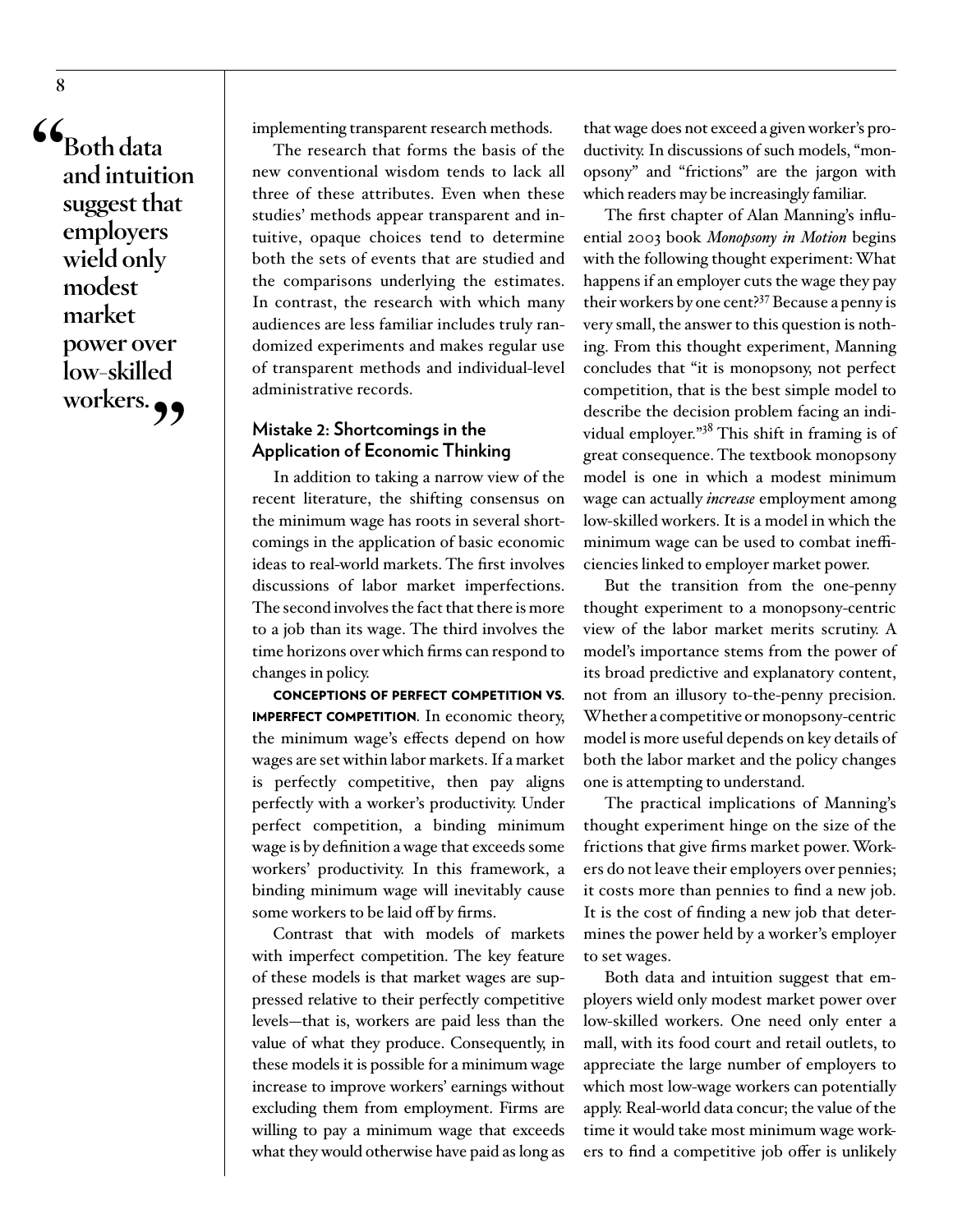to exceed  $$1,000-S2,000.<sup>39</sup>$  For full-time workers, these amounts are equivalent to \$0.50–\$1.00 in hourly pay. A wage differential of \$1 is thus far more likely to lead workers to seek new jobs than the penny from Manning's thought experiment.

Real-world search costs appear to have quite modest implications for the market power employers can exert over workers in low-wage industries, such as food service and retail sales. The facts suggest that the monopsony framework may be useful for analyzing modest minimum wage increases from modest initial levels. But for large minimum wage changes, a model approaching the benchmark of perfect competition should be the more reliable guide.

FRINGE BENEFITS AND OTHER ATTRIBUTES OF JOBS. Many analyses of the minimum wage adopt a narrow view of relationships between workers and employers. Specifically, they simplify the relationship to two factors: wages and employment. In analyses of this sort, the minimum wage's effect on a worker's well-being is deceptively simple. If the wage rises and the worker remains employed, naïve models imply that the worker is necessarily better off.

But in practice, when we negotiate with our employers, we appreciate that jobs have many subtle but important characteristics. Work hours can be at the convenience of the worker or at the convenience of the firm. The pace of work can be fast or slow, safer or riskier, and can require more or less mental energy. Compensation can either include or exclude health insurance, retirement contributions, and other benefits. A job's location can be more or less preferable, and opportunities for advancement (within or outside the firm) can be more or less ample.

All these factors affect both workers' wellbeing and firms' bottom lines. Most minimum wage commentary sweeps these factors under the rug, but nuanced models recognize that they are central for understanding the minimum wage's effects. Adjustments to nonwage factors are among the most obvious and inexpensive adjustments a firm can make. Reducing noncash compensation and requiring increases in a worker's effort are straightforward ways for employers to align costs and revenues following minimum wage increases. Crucially, actions along these margins will tend to offset any wage increase's effects on a worker's well-being. Because these factors are often unmeasured, our awareness of their importance makes it appropriate to embrace humility regarding the strength of the conclusions we can draw from available data.

Economists have long been aware that a job's nonwage characteristics can be central to its value to workers. In a 1986 chapter from the *Handbook of Labor Economics*, Sherwin Rosen observes that the framework of "compensating wage differentials" has been with the economics profession since Adam Smith's *The Wealth of Nations*. <sup>40</sup> There has recently been a wave of high-quality research on this theme. Several recent papers highlight the value of worker-driven schedules.<sup>41</sup> One paper by Nicole Maestas, Kathleen Mullen, David Powell, and others finds that workers are willing to pay substantially for improvements in workplace conditions.<sup>42</sup> Complementary research by Isaac Sorkin finds that nonwage aspects of jobs account for a large fraction of total variation in workers' valuations of jobs among different firms.<sup>43</sup>

Despite the obvious importance of nonwage factors, research on the extent to which these factors are affected by minimum wage increases is quite limited. Because of data limitations, the primary nonwage factor that can be incorporated into minimum wage studies is whether workers have employer-provided health insurance (EPHI). Analyses of historical minimum wage changes tend to find weak evidence of a relationship between minimum wage increases and EPHI. In contrast, analyses of more recent minimum wage changes tend to find negative effects.<sup>44</sup> On a qualitatively different but important margin, papers by Hyejin Ku and by Decio Coviello, Erika Deserranno, and Nicola Persico find that lowproductivity workers increase their work effort in the wake of minimum wage increases.<sup>45</sup> But little if any evidence exists on a rich set of

 $\frac{66}{1}$ **Economists have long been aware that a job's nonwage characteristics can be central to its value to**  workers.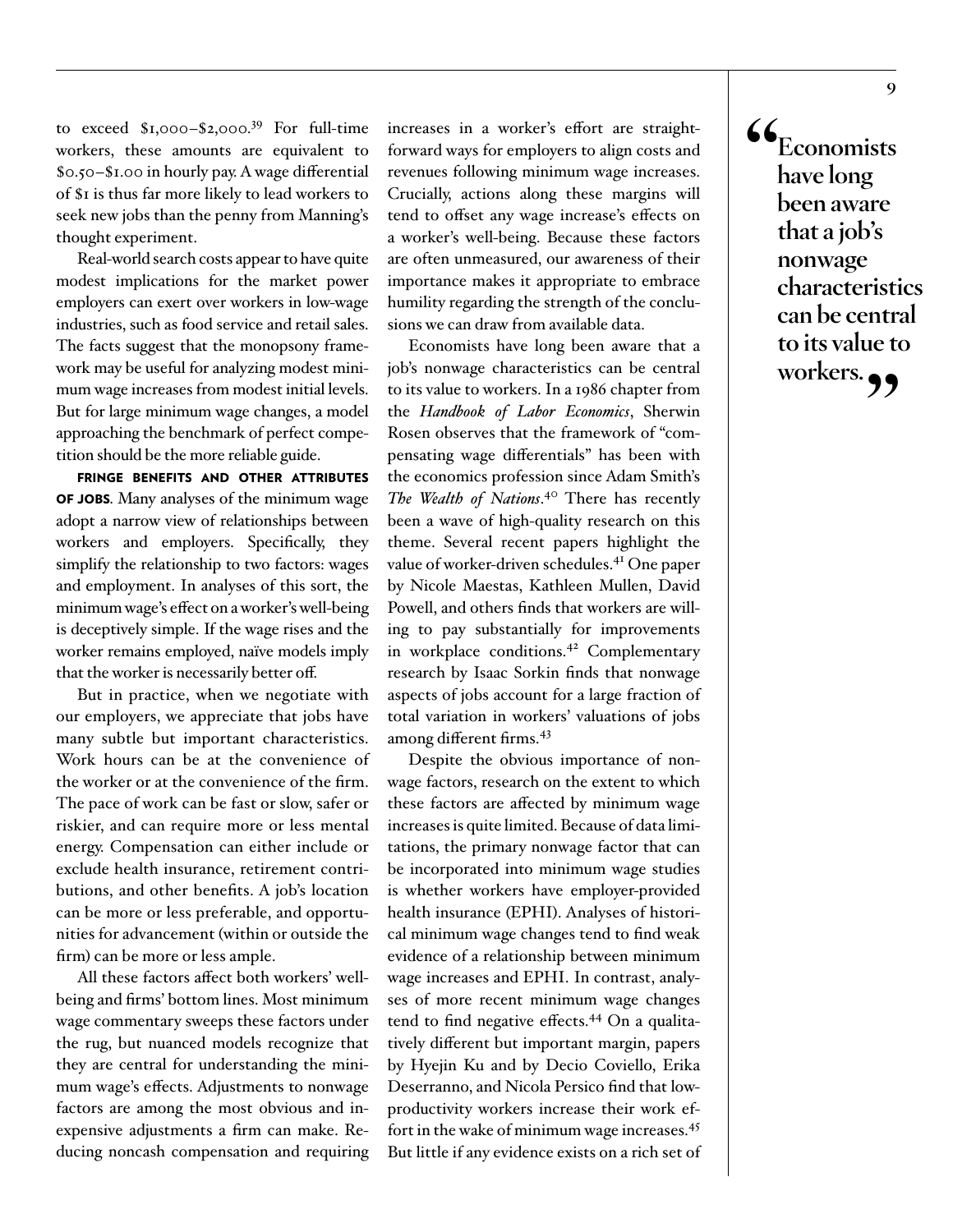**" Standard practice biases researchers against detecting negative effects of minimum wage increases on employ**ment.  $\bullet$ 

**10**

potentially important margins, including the flexibility of work schedules.

DYNAMICS. When estimating the effects of minimum wage increases, economists struggle to capture subtleties in the timing with which firms might respond. An example involving the payment-processing technologies in which fastfood chains can invest illustrates several points.

Fast-food chains can choose either employee-operated cash registers or automated kiosks. An important aspect of this choice is that it involves upfront investments in equipment that may depreciate gradually over many years. For new firms, high minimum wages may tip the cost calculation in favor of automated kiosks. New entrants to the fast-food market may thus adopt less laborintensive business models soon after high minimum wages go into effect. But for continuing firms, the calculation may be quite different. This will be particularly true for those that made investments in standard cash registers prior to a minimum wage increase's passage. If the minimum wage rises modestly, such firms may continue operating with cash registers until their equipment requires replacement. Consequently, their response to a minimum wage increase might not occur until years after the change has gone into effect. This difference between new entrants and continuing firms highlights that a minimum wage change's overall effects may unfold gradually.

Economists have little evidence on how firms adjust their capital investments in response to changes in minimum wages. Efforts to study firms' production technologies have to date been indirect. For example, recent studies by Dan Aaronson and Brian Phelan and by Grace Lordon and David Neumark find that minimum wage increases predict declines in employment among workers in occupations whose tasks are readily replaced with technology.46 Related analyses emphasize the productivity of the workers within each occupation. In his randomized experiment in an online labor market, John Horton finds evidence that firms shift from lower-productivity workers toward higher-productivity workers. Lisa

Kahn, Jonathan Meer, and I similarly find that recent increases in states' minimum wages predict increases in the average age and education of workers in low-wage occupations.<sup>47</sup>

Minimum wage changes often come with long lags between the dates when they are legislated and the dates when they are implemented. In an analysis of recent legislative histories, Duncan Hobbs, Michael Strain, and I find that recent state-initiated minimum wage increases had lags averaging six months between the date of their passage and the date a first increase was implemented.<sup>48</sup> Lags between the date of legislation and the final date of multistep increases are much longer.

Empirical methods in the minimum wage literature account poorly for lags between legislative activity and implementation. When an increase is signed into law, forward-thinking firms know to take cost implications into account. Some firms may thus change their technologies before a minimum wage increase goes into effect. Firms' forward-looking responses undermine the ways many economists deploy statistical tests to estimate a minimum wage change's effects. When estimating those effects, economists worry that their estimates will be biased if the labor markets in states that enact minimum wage increases were trending differently than the labor markets in other states. Unfortunately, these differential trends cannot easily be distinguished from forwardlooking responses of firms. The standard practice in recent research has been to lump these phenomena together—that is, forward-looking responses have been conflated with "divergent pre-existing trends." In turn, they are assumed to be evidence that estimates are likely to be biased. Standard practice thus biases researchers against detecting negative effects of minimum wage increases on employment.

Although this bias remains pervasive in recent minimum wage research, its relevance has been recognized for quite some time. The implications of investments by forwardlooking firms were developed in papers by Sorkin and by Aaronson, Eric French, Sorkin, and Ted To.<sup>49</sup> A key empirical aspect of these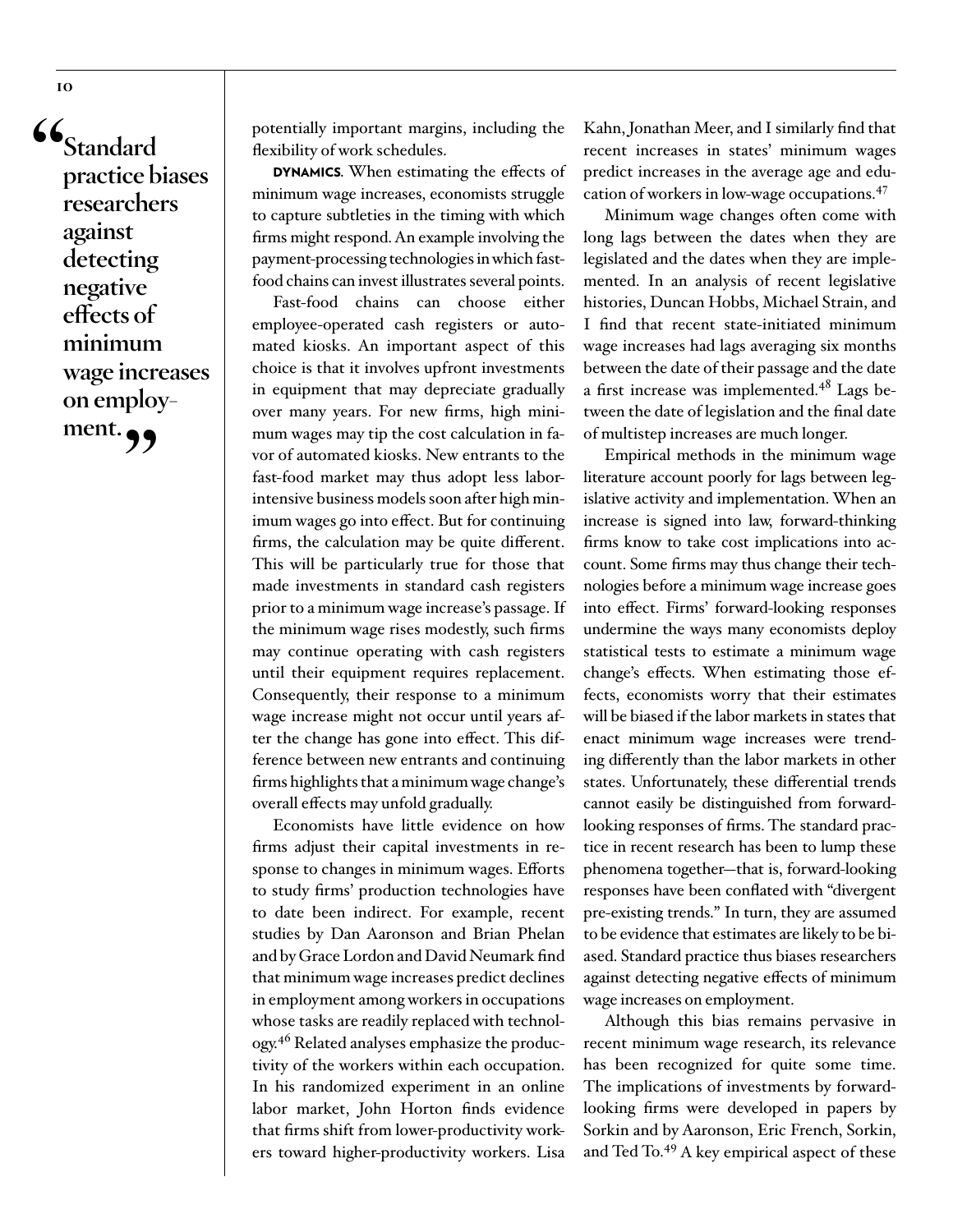insights was highlighted in work by Jonathan Meer and Jeremy West,<sup>50</sup> who show that common techniques for accounting for "divergent trends" may in fact bias analyses toward incorrectly concluding that minimum wages have no effect on employment. These authors show that in some cases this bias can be resolved by analyzing employment growth rather than employment levels. Although Cengiz, Dube, Lindner, and Zipperer have recently criticized the empirical analysis of Meer and West, the theoretical thread connecting the analyses of Meer and West to those of Aaronson, French, Sorkin, and To is unchallenged. The key conceptual point is strongly intuitive and appears to be well founded.

#### CONCLUSION: WHERE DO WE GO FROM HERE?

The "Fight for \$15" has shifted from the advocacy fringes to the political mainstream. News media increasingly report that a \$15 federal minimum wage would benefit low-skilled workers at little cost. This essay pushes against that shift on several grounds: the new conventional wisdom's reading of recent evidence is incomplete, its grounding in theory is far

more limited than its supporters let on, and it ignores significant blind spots in economists' empirical methods.

Because \$15 wage floors have been narrowly and only recently applied, there is no evidence to support the sweeping claim that a \$15 federal minimum wage would benefit disadvantaged households at little cost. This is particularly true when we consider regions where low housing and labor costs support the social and labor market integration of both immigrants and low-skilled native-born workers. More than doubling the minimum wage, from \$7.25 to \$15.00, risks radically altering the entry-level opportunities on which these individuals rely.

Recent minimum wage changes have been substantial, with scheduled increases approaching 70 percent of the initial minimum wage in several states. Large differences in states' minimum wage policies have now been sustained for several years. Recent experience may thus provide the best opportunity in decades to learn about the medium-run effects of substantial minimum wage changes. As data on recent labor market developments pour in, the next several years will be an exciting time for both minimum wage research and minimum wage researchers.

 $\frac{66}{1}$ **Because \$15 wage floors have been narrowly and only recently applied, there is no evidence to support the sweeping claim that a \$15 federal minimum wage would benefit disadvantaged households at little cost."**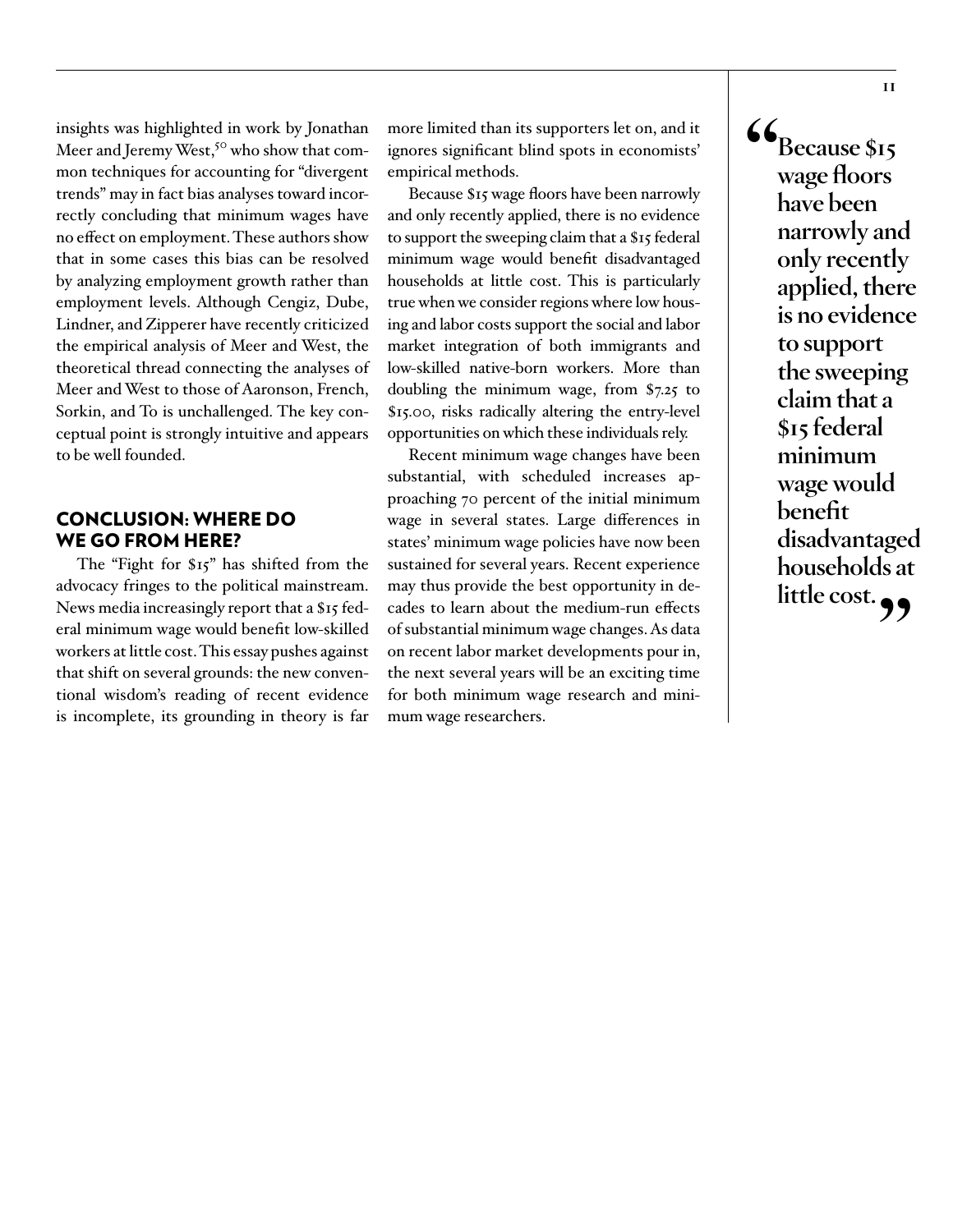#### NOTES:

1. Editorial Board, "The Right Minimum Wage: \$0.00," *New York Times*, January 14, 1987.

2. Editorial Board, "The Minimum Wage: Getting to \$15," *New York Times*, September 4, 2015.

3. M. Desmond, "Dollars on the Margins," *New York Times Magazine*, March 8, 2019.

4. Committee on Education and Labor, "Full Committee Hearing: 'Gradually Raising the Minimum Wage to \$15: Good for Workers, Good for Businesses, and Good for the Economy,'" U.S. House of Representatives, February 7, 2019.

5. D. Card and A. B. Krueger, *Myth and Measurement: The New Economics of the Minimum Wage* (Princeton, NJ: Princeton University Press, 1995).

6. R. Whaples, "Do Economists Agree on Anything? Yes!," *Economists' Voice*, November 2006.

7. Initiative on Global Markets Economic Experts Panel, "Minimum Wage," Chicago Booth School of Business, February 26, 2013.

8. Initiative on Global Markets Economic Experts Panel, "\$15 Minimum Wage," Chicago Booth School of Business, September 22, 2015.

9. J. Herron, "From California to New York, States Are Raising Minimum Wages in 2019 for 17 Million Workers," *USA Today*, December 27, 2018.

10. I. Ivanova, "Five Million U.S. Workers Will Get Raises in 2019," CBS News, December 31, 2018; and S. Raphelson, "Minimum Wages Rising in 20 States and Several Cities," NPR, December 30, 2018.

11. A. Dube, T. W. Lester, and M. Reich, "Minimum Wage Effects across State Borders: Estimates Using Contiguous Counties," *Review of Economics and Statistics* 92, no. 4 (2010): 945–64.

12. S. Allegretto, A. Dube, and M. Reich, "Do Minimum Wages Really Reduce Teen Employment? Accounting for Heterogeneity and Selectivity in State Panel Data," *Industrial Relations: A Journal of Economy and Society* 50, no. 2 (2011): 205–40.

13. S. Allegretto et al., "Credible Research Designs for Minimum Wage Studies: A Response to Neumark, Salas, and Wascher," *Industrial & Labor Relations Review* 70, no. 3 (2017): 559–92.

14. D. Cengiz et al., "The Effect of Minimum Wages on Low-Wage Jobs," *Quarterly Journal of Economics.* Forthcoming.

15. M. Reich, "Likely Effects of a \$15 Federal Minimum Wage by 2024," Policy Report, Center on Wage and Employment Dynamics, Institute for Research on Labor and Employment (Berkeley: University of California, February 7, 2019).

16. P. Wolfson and D. Belman, "Fifteen Years of Research on U.S. Employment and the Minimum Wage," Tuck School of Business Working Paper no. 2705499, December 20, 2015 (revised December 14, 2016).

17. Dube, Lester, and Reich challenged research by David Neumark and William Wascher. In their 2008 book *Minimum Wages* (Cambridge, MA: MIT Press, 2008), Neumark and Wascher concluded that, Card and Krueger's work notwithstanding, the weight of the evidence continued to support the traditional view that minimum wages reduce employment. Dube, Lester, and Reich advanced a case that Neumark and Wascher's estimates were prone to econometric biases. Allegretto, Dube, and Reich (2011) further advanced this case. Debate over econometric methods for analyzing three decades of U.S. minimum wage changes subsequently intensified. In two papers from 2014, Neumark, Salas, and Wascher responded to the critiques of Neumark and Wascher's earlier work; see D. Neumark, J. M. Salas, and W. Wascher, "Revisiting the Minimum Wage—Employment Debate: Throwing Out the Baby with the Bathwater?," *Industrial & Labor Relations Review* 67, no. 3 (2014): 608–48; D. Neumark, J. M. Salas, and W. Wascher, "More on Recent Evidence on the Effects of Minimum Wages in the United States," *IZA Journal of Labor Policy* 3, no. 1 (2014): 24. This work prompted a 2017 rejoinder from Allegretto, Dube, Reich, and Zipperer, which was published alongside a response from Neumark and Wascher; see S. Allegretto et al., "Credible Research Designs for Minimum Wage Studies: A Response to Neumark, Salas, and Wascher," *Industrial & Labor Relations Review* 70, no. 3 (2017): 559–92; D. Neumark and W. Wascher, "Reply to 'Credible Research Designs for Minimum Wage Studies,'" *Industrial & Labor Relations Review* 70, no. 3 (March 7, 2017): 593–609. Cengiz, Dube, Lindner, and Zipperer further advance the claim that there is no evidence that three decades of U.S. minimum wage increases have at any

**12**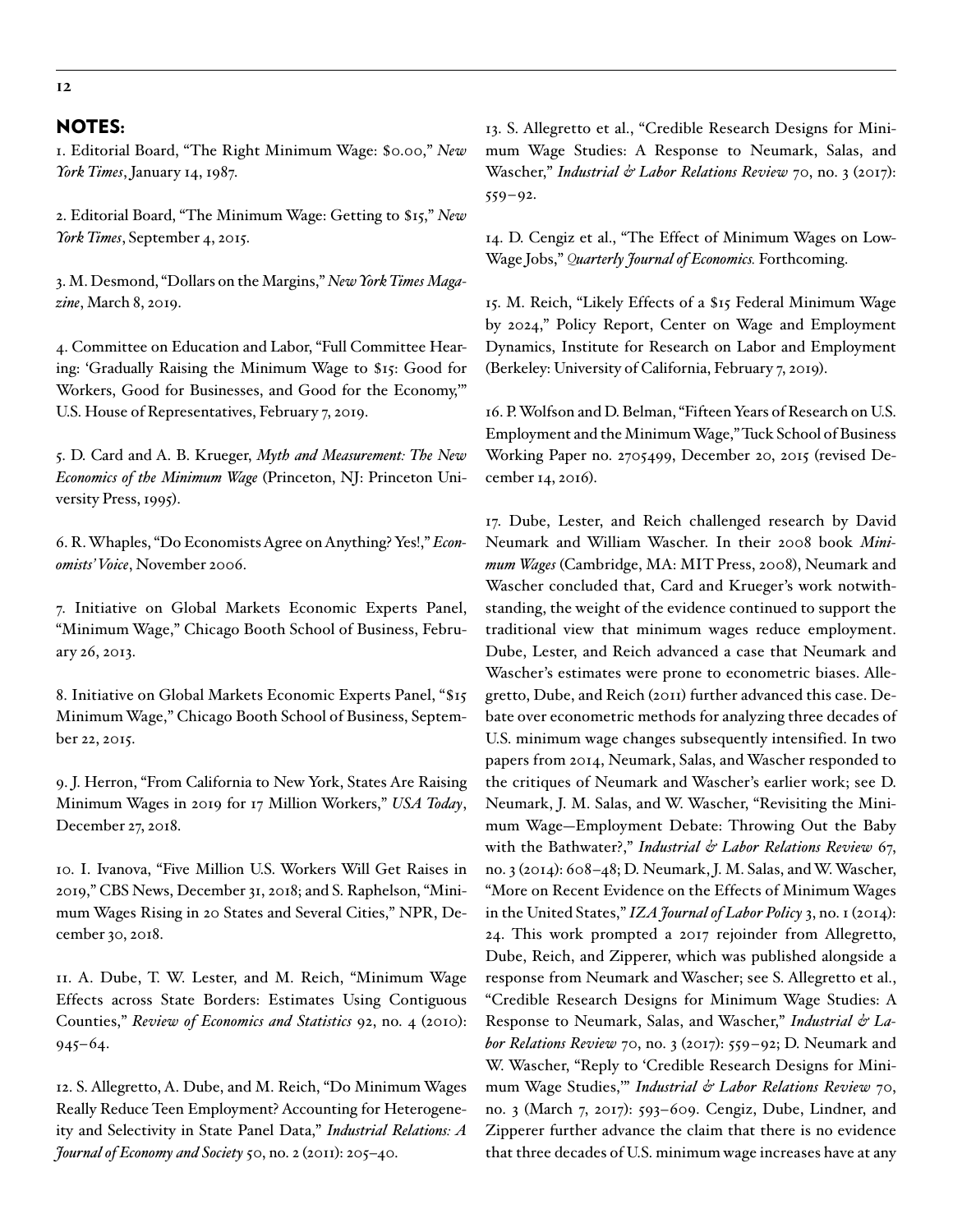point reduced employment; see Cengiz et al., "The Effect of Minimum Wages on Low-Wage Jobs." Forthcoming.

18. Neumark and Wascher, *Minimum Wages*.

19. D. Neumark, "The Econometrics and Economics of the Employment Effects of Minimum Wages: Getting from Known Unknowns to Known Knowns," National Bureau of Economic Research Working Paper no. 25043, September 17, 2018.

20. D. Powell, "Synthetic Control Estimation beyond Case Studies: Does the Minimum Wage Reduce Employment?," working paper, RAND Corporation, Labor & Population, Santa Monica, CA, July 2017; and Y. S. Baskaya and Y. Rubinstein, "Using Federal Minimum Wages to Identify the Impact of Minimum Wages on Employment and Earnings across the U.S. States," working paper, Department of Economics Workshop, University of Chicago, 2012, unpublished, PDF file.

21. J. Clemens and M. Wither, "The Minimum Wage and the Great Recession: Evidence of Effects on the Employment and Income Trajectories of Low-Skilled Workers," *Journal of Public Economics* 170 (February 2019): 53–67.

22. B. Zipperer, "Did the Minimum Wage or the Great Recession Reduce Low-Wage Employment? Comments on Clemens and Wither (2016)," working paper, Washington Center for Equitable Growth, December 2016.

23. See J. Clemens, "The Minimum Wage and the Great Recession: A Response to Zipperer and Recapitulation of the Evidence," ESSPRI Working Papers Series no. 20171, June 14, 2017; J. Clemens, "Pitfalls in the Development of Falsification Tests: An Illustration from the Recent Minimum Wage Literature," ESSPRI Working Papers Series no. 20172, June 14, 2017; and J. Clemens and M. Wither, "Additional Evidence and Replication Code for Analyzing the Effects of Minimum Wage Increases Enacted during the Great Recession," ESSPRI Working Papers Series no. 20173, June 14, 2017.

24. E. Jardim et al., "Minimum Wage Increases, Wages, and Low-Wage Employment: Evidence from Seattle," National Bureau of Economic Research Working Paper no. 23532, June 2017.

25. E. Jardim et al., "Minimum Wage Increases and Individual Employment Trajectories," National Bureau of Economic Research Working Paper no. 25182, October 2018.

26. Michael Reich letter to Seattle Mayor's Office, Institute for Research on Labor and Employment, June 26, 2017.

27. B. Zipperer and J. Schmidt, "The 'High Road' Seattle Labor Market and the Effects of the Minimum Wage Increase," Economic Policy Institute, June 26, 2017.

28. R. Gopalan et al., "State Minimum Wage Changes and Employment: Evidence from Two Million Hourly Wage Workers," Social Science Research Network Electronic Journal, January 2017.

29. An early paper in this research is J. Clemens and M. R. Strain, "The Short-Run Employment Effects of Recent Minimum Wage Changes: Evidence from the American Community Survey," *Contemporary Economic Policy* 36, no. 4, (October 2018): 711–22. The initial precommitment concept can be found in J. Clemens and M. R. Strain, "Estimating the Employment Effects of Recent Minimum Wage Changes: Early Evidence, an Interpretative Framework, and a Precommitment to Future Analysis," National Bureau of Economic Research Working Paper no. 23084, January 2017.

30. C. T. Kreiner, D. Reck, and P. E. Skov, "Do Lower Minimum Wages for Young Workers Raise Their Employment? Evidence from a Danish Discontinuity," *Review of Economics and Statistics*, forthcoming, https://doi.org/10.1162/rest\_a\_00825.

31. C. Yannelis, "The Minimum Wage and Employment Dynamics: Evidence from an Age-Based Reform in Greece," working paper, Royal Economic Society Annual Conference, April 2014.

32. P. Harasztosi and A. Lindner, "Who Pays for the Minimum Wage?," *American Economic Review*. Forthcoming.

33. J. Kabátek, "Happy Birthday, You're Fired: The Effects of Age-Dependent Minimum Wage on Youth Employment Flows in the Netherlands," IZA Discussion Paper no. 9528, November 2015.

34. E. Saez, B. Schoefer, and D. Seim, "Payroll Taxes, Firm Behavior, and Rent Sharing: Evidence from a Young Workers' Tax Cut in Sweden," *American Economic Review*, forthcoming.

35. M. Caliendo, C. Schröder, and L. Wittbrodt, "The Causal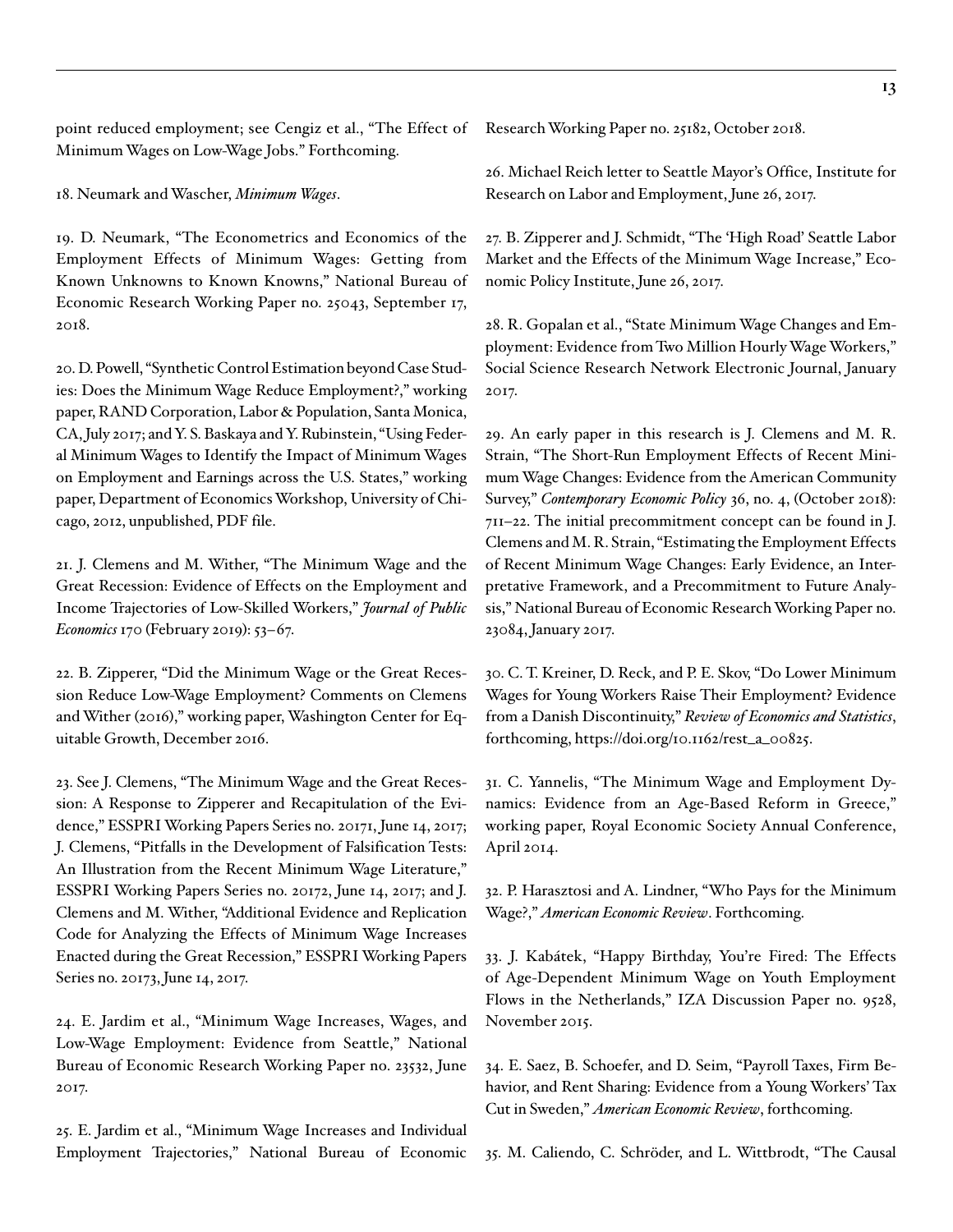Effects of the Minimum Wage Introduction in Germany: An Overview," IZA Discussion Paper no. 12043, 2018; M. Caliendo et al., "The Short-Run Employment Effects of the German Minimum Wage Reform," *Labour Economics* 53 (August 2018): 46–62.; and M. Caliendo et al., "The Short-Term Distributional Effects of the German Minimum Wage Reform," IZA Discussion Paper no. 11246, 2017.

36. J. Horton, "Price Floors and Employer Preferences: Evidence from a Minimum Wage Experiment," working paper, Leonard N. Stern School of Business, New York University, July 17, 2018, unpublished, PDF file.

37. A. Manning, *Monopsony in Motion: Imperfect Competition in Labor Markets* (Princeton, NJ: Princeton University Press, March 3, 2003).

38. Manning, *Monopsony*, p. 3.

39. Unemployment insurance data reveal that the typical unemployment spell lasts roughly 10 weeks. See Federal Reserve Economic Data (website), "Median Duration of Unemployment (UEMPMED)," Federal Reserve Bank of St. Louis. Data in the American Time Use Survey (ATUS) suggest that jobseekers spend just over two hours actively searching for work on days during which they search; see C. Adams, J. Meer, and C. Sloan, "The Minimum Wage and Search Effort," National Bureau of Economic Research Working Paper no. 25128, October 2018. Surprisingly, the unemployed report spending two hours on searching roughly one day per week. Multiplied by 10 weeks, this suggests that the typical job search entails roughly 20 hours of active search. A more generous estimate might assume two hours of search on five days each week. This suggests 100 hours of search over the course of a 10-week unemployment spell, or 200 hours over a 20-week spell. Because the data imply far fewer days of search per week, this is a strong upper bound on the search time consistent with the ATUS.

40. S. Rosen, "The Theory of Equalizing Differences," in *Handbook of Labor Economics*, eds. O. Ashenfelter, P. R. G. Layard (Amsterdam: Elsevier North Holland Publishing Co., 1986) 1: 641–92.

41. One recent paper finds, for example, that real-time flexibility of hours has high value to Uber drivers. See M. K. Chen et al., "The Value of Flexible Work: Evidence from Uber Drivers," National Bureau of Economic Research Working Paper no. 23296, March 2017; additional research similarly finds that

a subset of workers place quite high valuations on flexible work arrangements. See A. Mas and A. Pallais, "Valuing Alternative Work Arrangements," *American Economic Review* 107, no. 12 (2017): 3722–59; additional research uses a field experiment to pin down evidence that, conditional on two jobs having the same pay, individuals are more likely to apply for the jobs with the more flexible schedule. See H. He, D. Neumark, and Q. Weng, "Do Workers Value Flexible Jobs? A Field Experiment on Compensating Differentials," National Bureau of Economic Research Working Paper no. 25423, January 2019.

42. N. Maestas et al., "The Value of Working Conditions in the United States and Implications for the Structure of Wages," National Bureau of Economic Research Working Paper no. 25204, October 2018.

43. I. Sorkin, "Ranking Firms Using Revealed Preference," *Quarterly Journal of Economics* 133, no. 3 (2018): 1331–93.

44. For an example of earlier work, see R. Kaestner and K. Simon, "Do Minimum Wages Affect Nonwage Job Attributes? Evidence on Fringe Benefits," *Industrial & Labor Relations Review* 58, no. 1 (2004): 52–70; for examples of more recent work, see J. Clemens, L. Kahn, and J. Meer, "The Minimum Wage, Fringe Benefits, and Worker Welfare," National Bureau of Economic Research Working Paper no. 24635, May 2018. Two recent conference presentations suggest that other researchers are seeing similar negative correlations between minimum wages and EPHI in recent data from both the American Community Survey and the Current Population Survey. See A. Gooptu and K. Simon, "The Effect of Minimum Wage Laws on Employer Health Insurance: Do Outside Options Matter?," 39th Annual Fall Research Conference, Association for Public Policy Analysis & Management, November 4, 2017 (conference paper); see also C. Eibner et al., "Do Minimum Wage Changes Affect Employer-Sponsored Insurance Coverage?," 7th Conference of the American Society of Health Economists, June 11, 2018 (conference paper).

45. H. Ku, "Does Minimum Wage Increase Labor Productivity? Evidence from Piece Rate Workers," working paper, Department of Economics and CReAM, University College London, April 2018, unpublished, PDF file; and D. Coviello, E. Deserranno, and N. Persico, "Minimum Wage and Individual Worker Productivity: Evidence from a Large U.S. Retailer," working paper, Workforce Science Project of the Searle Center for Law, Regulation, and Economic Growth, Northwestern University, February 1, 2018, unpublished, PDF file.

#### **14**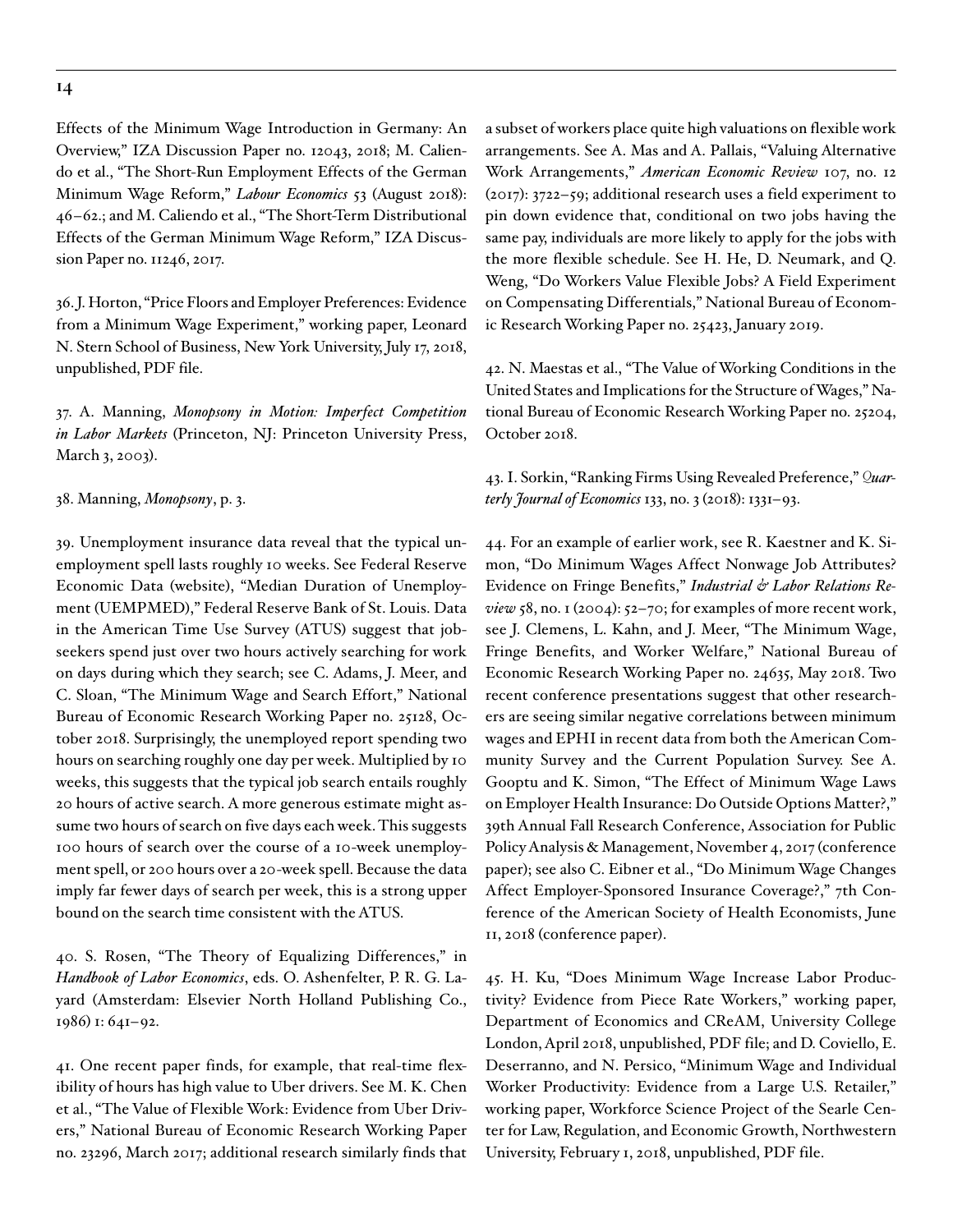46. D. Aaronson and B. J. Phelan, "Wage Shocks and the Technological Substitution of Low-Wage Jobs," *Economic Journal* 129, no. 617 (January 2019): 1–34; and G. Lordan and D. Neumark, "People Versus Machines: The Impact of Minimum Wages on Automatable Jobs," *Labour Economics* 52 (June 2018): 40–53.

47. J. Clemens, L. Khan, and J. Meer, "Dropouts Need Not Apply: The Minimum Wage and Skill Upgrading," (unpublished working paper, September 3, 2018) PDF file.

48. J. Clemens, D. Hobbs, and M. Strain, "A Database on the Passage and Enactment of Recent State Minimum Wage Increases," IZA Institute of Labor Economics Discussion Papers no. 11748, August 2018.

49. I. Sorkin, "Are There Long-Run Effects of the Minimum Wage?," *Review of Economic Dynamics* 18, no. 2 (April 2015): 306– 33; and D. Aaronson et al., "Industry Dynamics and the Minimum Wage: A Putty-Clay Approach," *International Economic Review* 59, no. 1 (February 2018): 51–84.

50. J. Meer and J. West, "Effects of the Minimum Wage on Employment Dynamics," *Journal of Human Resources* 51, no. 2 (2016): 500–22.